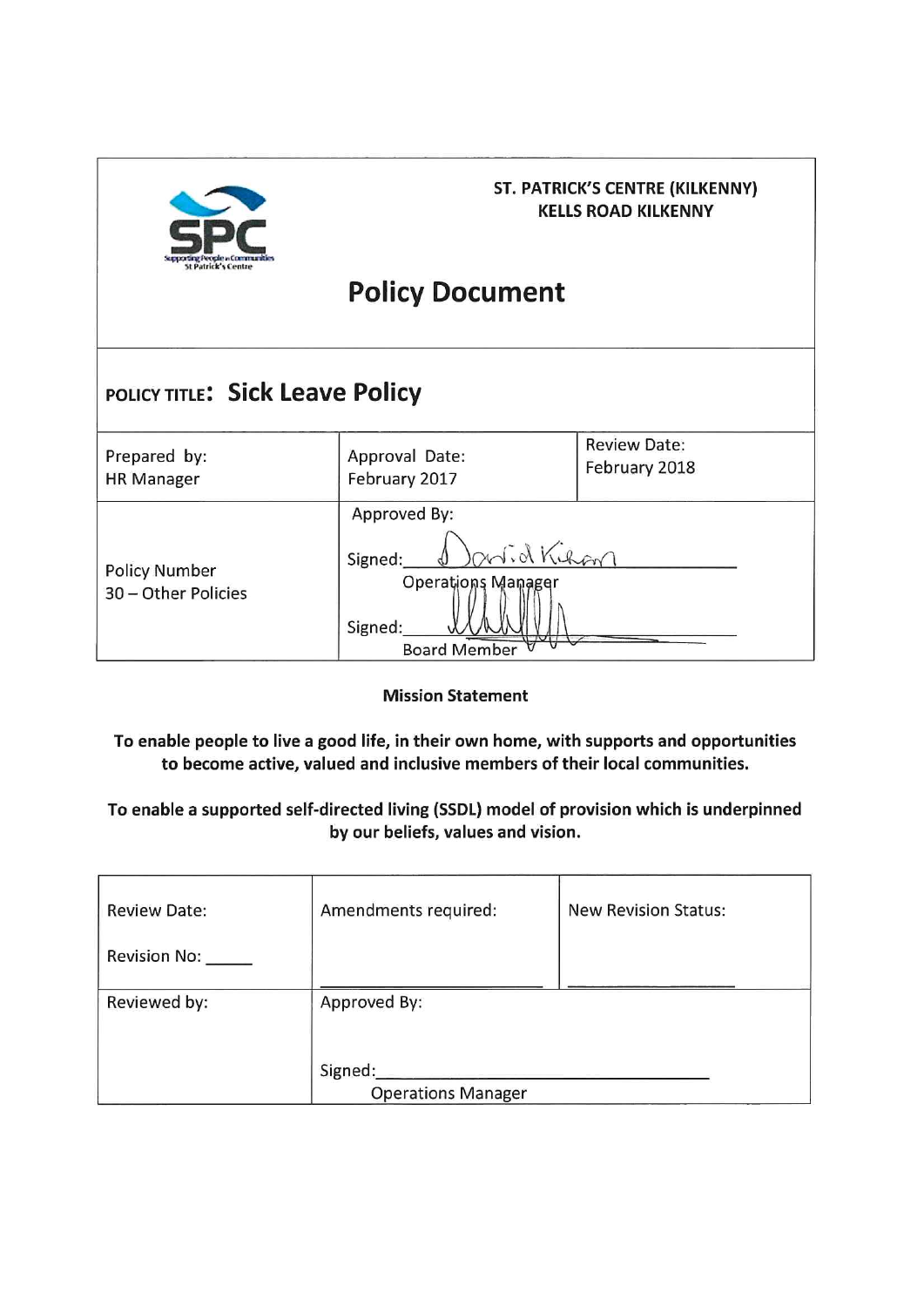**Policy Statement:** St. Patricks Centre is committed to delivering an efficient and high quality service to the people we support. In order to achieve this objective, employees need to ensure that high standards of attendance are maintained. It is a requirement of St. Patrick's that employees are available for work. Management understands that, on occasion, employees may experience attendance problems due to sickness and these will be supported and reviewed. Absenteeism and sick leave will be monitored on an on-going basis and where abuses are identified they will be dealt with under the Disciplinary Policy.

**Scope:** This policy is relevant to all eligible employees of St. Patrick's Centre Kilkenny who have completed 6 months' continuous service and successfully passed their probation period.

#### **Responsibilities:**

#### **Responsibility of the Employee**

To read and understand this policy and abide by the process.

#### **Responsibility of Line Manager**

Line Managers have responsibility for the effective implementation of this policy and to follow up directly with employees when they are not following the policy.

#### **Responsibility of Human Resources**

HR will support management with the implementation of this policy by providing recommendations and providing advice. HR will be responsible to ensure all staff are made aware of the Policy.

#### **Policy**

The purpose of this policy is to outline the procedure to be followed in absences due to sickness. A sick pay scheme is available to all employees with over six months' service who have satisfactorily completed their probationary period. It is paid at the discretion of the employer, and the organisation reserves the right to withhold all or part of the sick pay.

#### **Definitions**

*Full net pay*: basic pay (Any payment for sick leave is based on basic salary, St. Patrick's only pay premiums on shifts that are actually worked.), less PAYE, PRSI and any other relevant deductions. It does not include overtime or any other bonus payment.

*Certified illness*: any sick leave for which an employee has a medical certificate from a qualified medical doctor.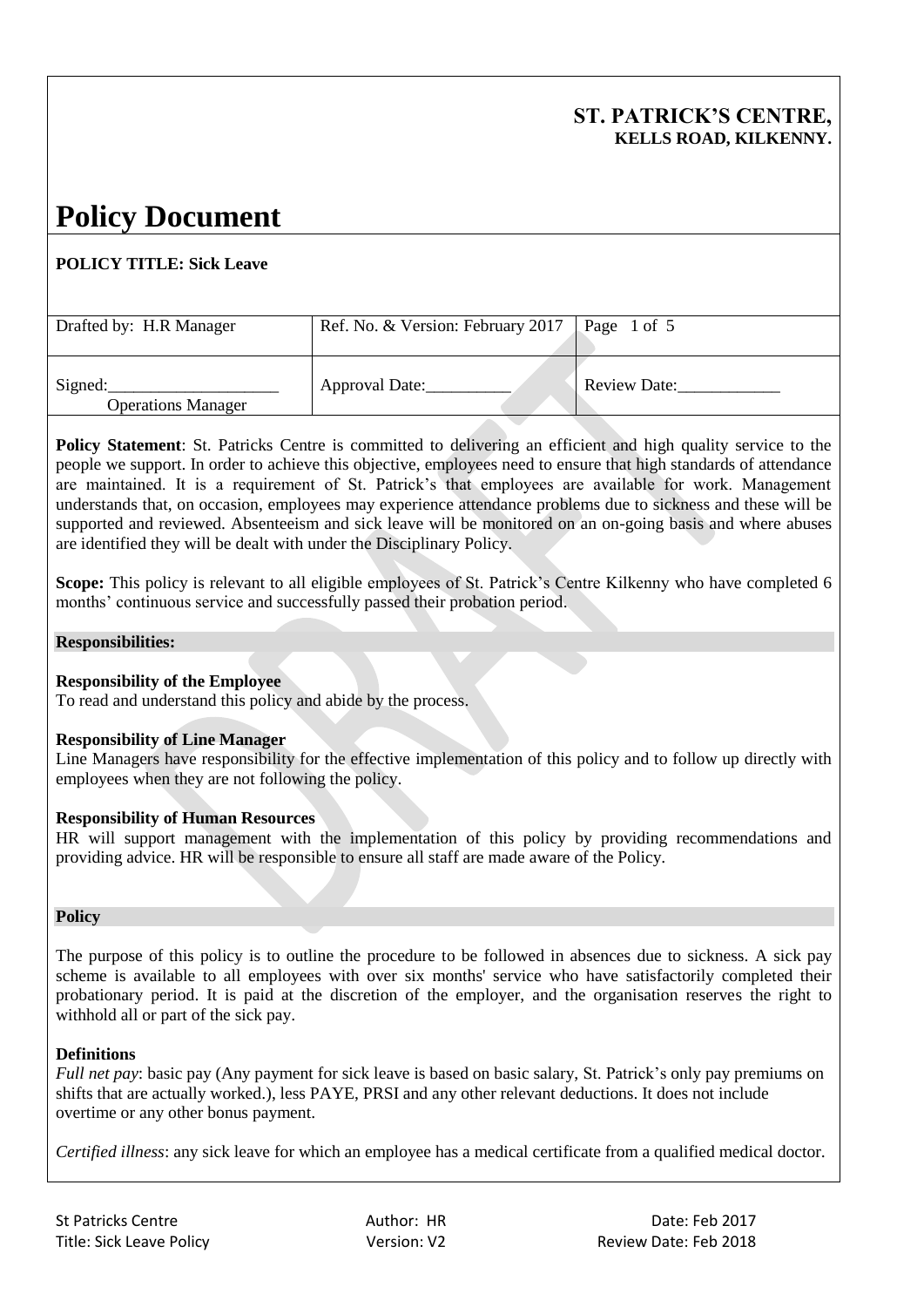*Uncertified illness*: any day of sick leave for which an employee has no medical certificate. This leave may not last longer than two consecutive working days.

## **Procedure for calling in sick**

When prevented from reporting for duty by illness, or for any other reason, employees are required to notify the Manager before they are due on duty or at the earliest possible opportunity in advance of start time, but no later than 1 hour before, on the first day of absence. Employees on night duty must give at least 4 hours' notice before the shift is due to start. Administration staff must contact their direct supervisor.

This contact must be made by the employee, by phone. Under no circumstances will texts messages be accepted or messages given to another member of staff to be passed on. Unless we receive a phone call it will not be recorded as sick leave and will be recorded as unauthorized absence.

Where the employee has not contacted St. Patrick's Centre within one hour of their start time, or where there is concern for the employee's welfare, St. Patrick's may contact the employee via phone call.

When an employee has been absent they must give their Manager adequate notice of their expected date of return to work no later than 2.00pm in order to avoid a replacement being planned for the next rostered day. Where an employee fails do to this and a replacement is arranged, if they report for duty they will be required to take they must give their Manager adequate notice of their expected date of return to work in order to avoid a replacement being planned for the return date. Where an employee fails do to this and a replacement is arranged, if they report for duty they will be required to take unpaid leave for this day. It is not acceptable to leave a message with a colleague regarding your return.

# **Qualification criteria**

In order to qualify for sick pay, an employee must meet the following conditions:

- have 6 months' continuous service;
- have satisfactorily completed the probationary period;
- contact his or her manager directly on the first day of illness (voice messages or text messages are not acceptable);
- have genuine cause for absence;
- meet with their manager/supervisor on return to work;
- submit a doctor's certificate to your manager when absent for more than two days and no later than by the  $3<sup>rd</sup>$  day of absence;
- submit subsequent certificates where the absence continues beyond the period covered by the initial certificate, one day prior to the certificate expiry date. If the absence is prolonged beyond one calendar week, the employee must communicate with his or her manager at a minimum of once a week, to inform them of his or her medical status and likely return date.

### **Exclusions**

Benefit may be disallowed or suspended for one or more of the following reasons:

- failure to provide medical certificates;
- failure to provide medical certificates at the latest by the  $3<sup>rd</sup>$  day of illness/absence
- failure to provide medical certificate within 3 days of a single absence, when self-certified days have expired
- disability arising from injury suffered as a result of failure to abide by company safety rules;
- a situation where the illness or injury originates from another paid employment.

### **Payment**

St. Patrick's will pay basic salary, less social welfare Illness Benefit, for a maximum of 13 weeks at full basic pay and 13 weeks at half-basic over a rolling 4-year term.

Temporary Rehabilitation Remuneration: - If you remain absent on sick leave and have exhausted 183 days paid sick leave in a rolling 4 year period you may be eligible for Temporary Rehabilitation Remuneration – TRR, for a further 548 days (18 months) subject to some rules!. It is a Pension Rate of Pay, the rate that you will be paid will be calculated based on your salary and length of service. You are paying into a pension contribution through your pay, minimum of 5 years' pensionable service & realistic prospect that you will be able to return to work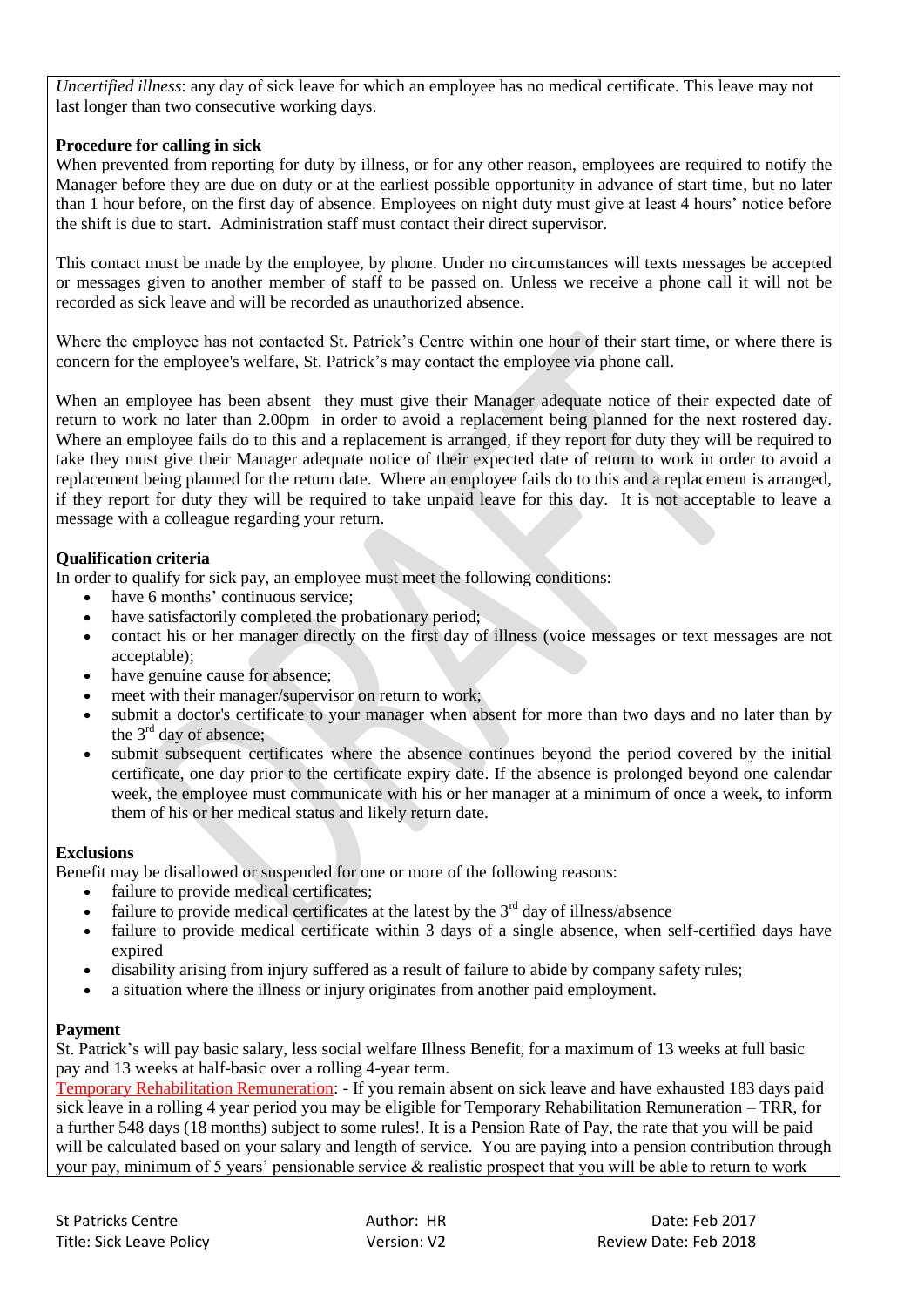following your illness. An application form must be completed for same with a consultant's report. This is subject to regular reviews.

## **Critical Illness Protocol**

If you become critically ill or have a serious physical injury e.g. RTA, and have supporting medical evidence to say that you will be absent for an extended period of sick leave, you should consider applying for CIP or Critical Illness Protocol. Under this scheme, if eligible, you would be eligible for a maximum of 365 days benefit (in a four year rolling period) as opposed to 183 but there are rules applied.

To qualify, all absences must be notified in accordance with the stated procedures, and properly authenticated by the provision of a valid medical certificate.

Relief staff will be paid based on the average hours worked during the 3 month period prior to the leave.

### **Medical Certificates:**

An employee absent due to illness or injury for more than 2 days must submit a medical certificate covering the full period of absence, or for any single absence when self-certified days have expired. The certificate must:

- be issued by a registered medical practitioner, bearing his/her address and signature;
- be dated on the first day of illness/absence, back dated medical certificates will not be accepted;
- state a probable date of return to work:
- certificates may state the reason for absence;
- must be legible illegible certificates will not be accepted;
- fit to return to work certificates are required following 2 weeks or longer of absence.

Medical Certificates which do not conform to these requirements will not be accepted, will be returned to the employee and may result in withdrawal of the Sick Pay Scheme. Certificates from chiropractors, physiotherapist, dentists, etc. will not be accepted.

A social welfare Illness Benefit form should be completed, signed by your GP and then forwarded by you to the Department of Social and Family Affairs. The organisation retains the right to deduct the equivalent of the social welfare payment from the sick pay benefit.

### **Treatment**

Where there may be a health and safety implication or risk, an employee undergoing medical treatment for a condition, must inform the organisation of this treatment, especially if he or she is required to use prescription medication which might implement their ability to carry out some duties.

#### **Return to work**

A certificate of fitness may be required before returning to work. This will normally be from the employee's own doctor but the organisation may require a certificate be obtained from the company doctor. The employee must complete a return to work form with their manager on the first day back in work.

#### **Duration of Medical Certificates**

- A medical certificate must be produced at weekly intervals one day prior to the expiry date of the previous medical certificate until you are fit to resume duty, except where St. Patrick's Centre has, on an individual basis, agreed otherwise.
- St. Patrick's Centre reserves the right not to accept a medical certificate submitted and/or to refer the employee for assessment to a medical practitioner on behalf of St. Patrick's.
- An employee who is on sick leave for a period in excess of 2 consecutive weeks must, prior to resuming work, be certified by the same doctor/medical practise as fully fit to resume the full range of duties of his/her job.
- One day's notice of a proposed return to work is required following a week of sick leave and at least three days' notice required for longer periods. The day of resumption to work must be agreed with your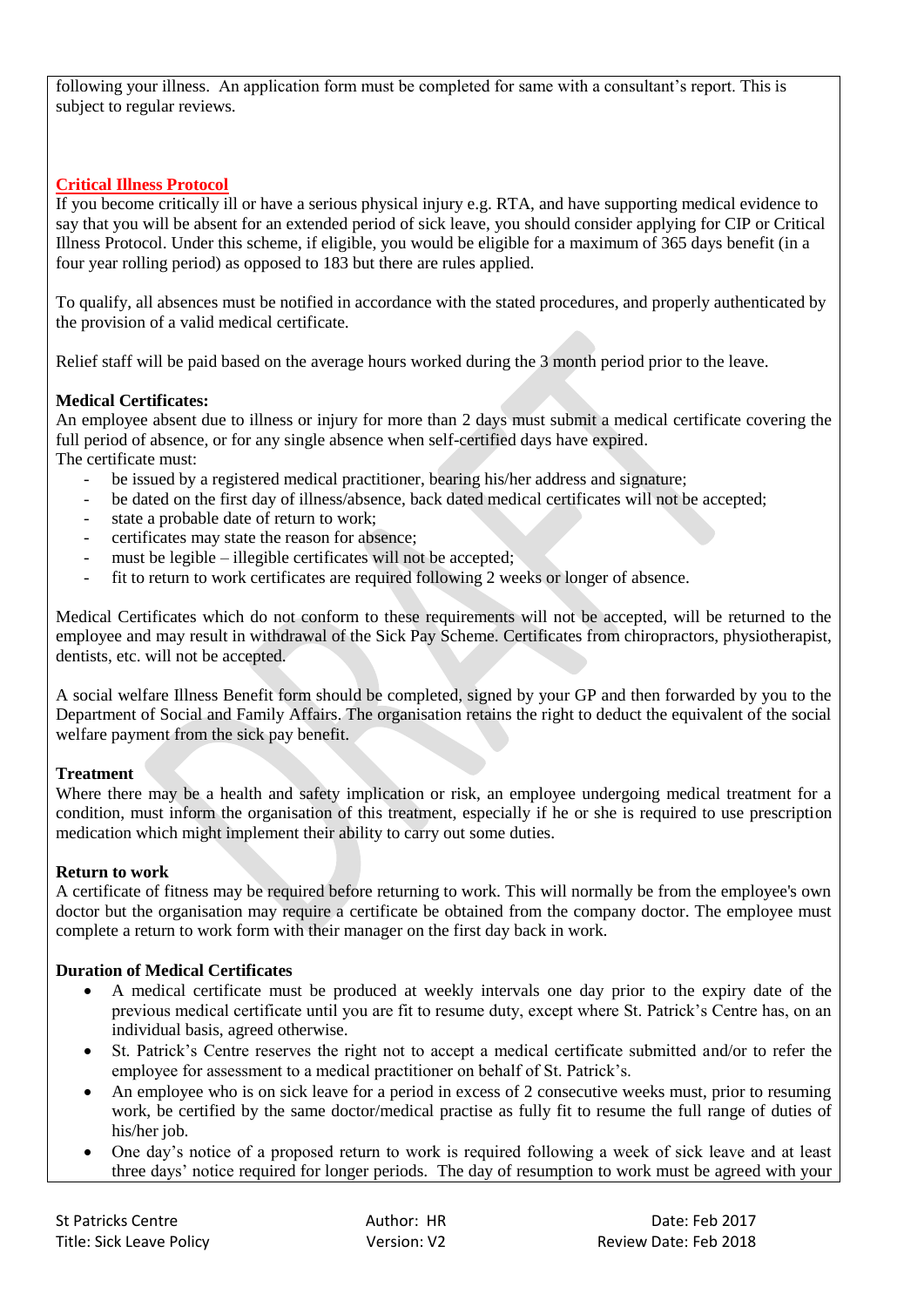Manager/Assistant Director of Services before returning to work.

 Immediately upon resuming work following sick leave, the employee must report to his/her Department Manager

### **Uncertified Sick Leave**

- Where an employee is absent from work due to illness but does not attend a registered medical practitioner, such an absence will be classified as uncertified sick leave. Any instance of absence from work without a medical certificate whether it be a full day or partial day – will be counted as one selfcertified day
- Uncertified sick leave may not exceed two consecutive days on any occasion including where it spans a weekend (in the case of employees who work Monday to Friday), rest day(s) or a public holiday.

### *e.g. Employee who works Monday to Friday*

if an employee is absent due to illness on Friday, off on Saturday and Sunday (rest days), and returns to work on Monday, this counts as one day of absence and Friday is classified as an uncertified sick leave day. If the employee remains absent due to illness on Monday, this counts as four days of sickness absence and a medical certificate is required for the period. In the case of an employee who is at work on Friday and absent due to illness on Monday, this counts as one day of absence and is classified as an uncertified sick day.

### *e.g. Employee who works a 7 day roster*

- If an employee is absent on Tuesday due to illness, rostered off on Wednesday and Thursday, and returns to work on Friday, this counts as one day of absence and Tuesday is classified as an uncertified sick leave day. If the employee remains absent on Friday (next scheduled working day), this counts as four days of sickness absence and therefore a medical certificate is required for the period.
- Where an employee exceeds the 7 days/ uncertified leave in a rolling 24 month period, s/he is required to provide a medical certificate for all future absences, and this must be received within 3 days of the absence. If the employee fails to provide a medical certificate, the day(s) of sickness absence will be unpaid.

### **Partial Days**

If an employee comes to work and leaves during the day due to illness, the same process as above applies. A medical certificate must be provided if the uncertified 7 days have been used up. Hours of sick leave will be accounted for hour by hour, however for the calculation of days taken, partial days will be counted as full days.

### **Annual Leave**

- If you are sick on any day of annual leave and a medical certificate is furnished to the organisation for every day of illness, you may retain that leave day and take it at a later date, to be agreed as per normal annual leave notification procedures. Late notification after the illness or on return from holidays will disqualify an employee from transferring to sick leave. The manager must be advised of the illness at the time of the illness.
- Where an employee is absent on sick leave and scheduled for annual leave s/he must:
- return to work before proceeding to annual leave *or*
- submit a certificate from the certifying doctor that s/he is fit to resume duty.
- Where a day off falls between two sick days, this is counted as three sick days and requires certification.
- Uncertified sick leave cannot be taken immediately before or following annual leave.

### **Occupation Health Referral**

St Patricks reserves the right to refer an employee to Occupational Health during their employment. Where an employee is off sick for longer than 3 weeks, 100 hours or sooner if required, St. Patricks Centre may refer him/her to Occupation Health to identify a possible return to work date and any adjustments which are required in the work place.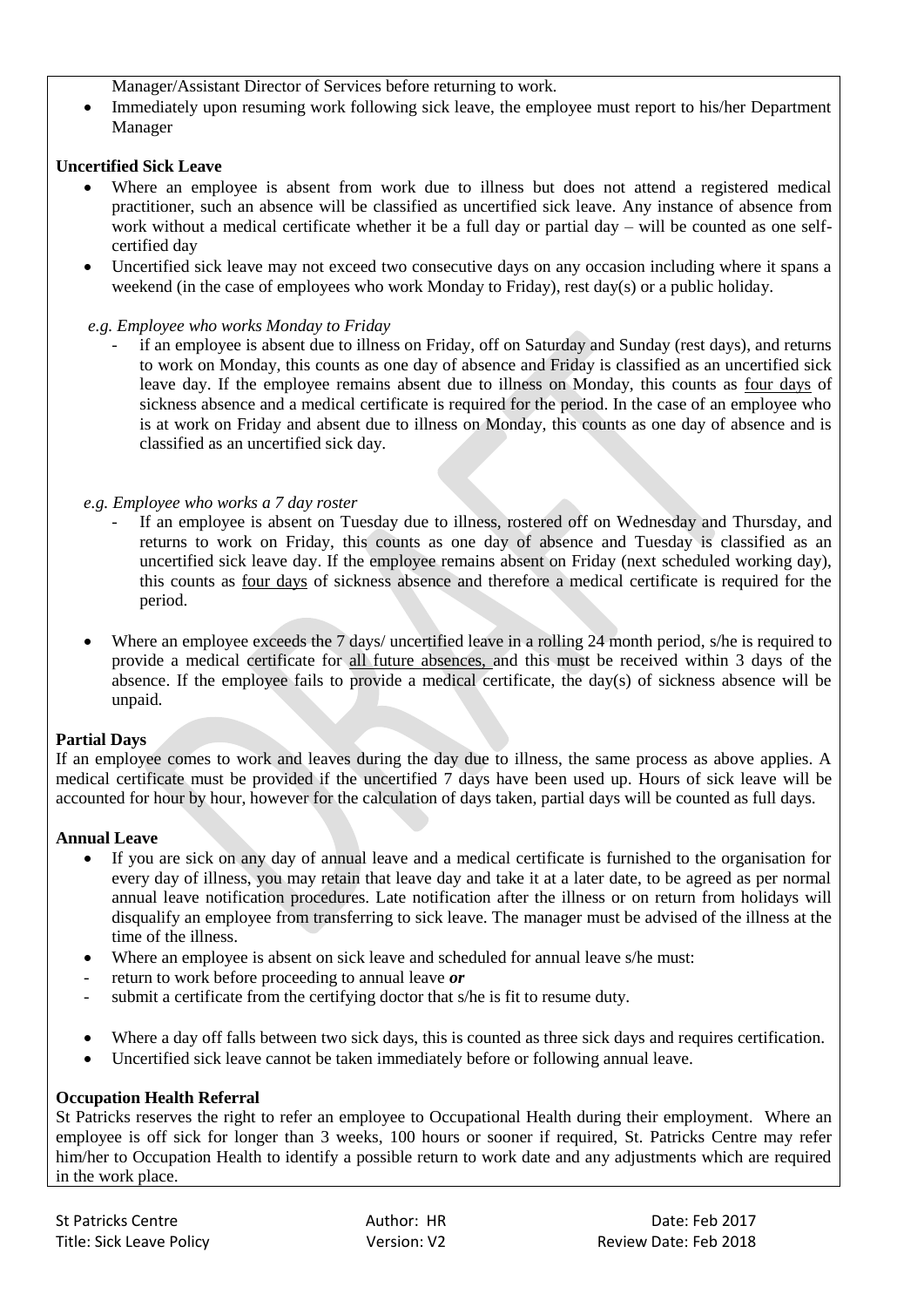Where an employee confirms that s/he is certified fit by his/her certifying doctor, and the illness has been prolonged or a pattern of certified absence, St. Patrick's Centre may refer him/her to Occupational Health before being allowed to return to work.

It is the duty of the employees to attend occupation health referral appointments arranged by St. Patricks. The consultation fee will be borne by St. Patricks. However, if an employee fails to attend without giving adequate notice to St. Patricks, the employee will be responsible for the cost of the appointment.

### **Infectious disease**

Where the employee is suffering from any infectious disease s/he must immediately notify his/her manager and take appropriate precautions against the spread of infection. The manager will consult with Infection Control and Occupational Health.

# **Payment During Absence Following an Accident Involving A Third Party**

Where sick leave with pay is granted by reason of illness or incapacity caused by the wrongful act of a third party, you are obliged to repay the full amount of salary paid to you and employer's PRSI contributions and any other expenses of the Service immediately upon recovery of any damages in respect of the event giving rise to the illness or incapacity.

# **Social Welfare Benefit**

All employees must claim social welfare benefit from the sixth day of absence. Sick pay will be paid at the full rate of pay, as per this policy, less social welfare benefit. To claim social welfare benefit you should get a Social Welfare medical certificate which includes a claim form from your Medical Practioner. Complete form fully and ensure that the Declaration is signed and forward to Social Welfare Office.

# **Appointments**

Wherever possible, medical appointments should be arranged in your own time. Alternatively, and with minimum disruption to the working day, your manager may agree with you that the hours are made up at another time.

Where this is not possible, you should notify your manager of an appointment at the earliest opportunity. The manager may request to be given the medical certificate confirming the appointment. Time off to attend appointment must be taken in your own time or by applying for annual leave/TOIL as per normal application procedures.

# **Elective Procedures**

The term elective procedure includes optional surgeries performed for cosmetic and aesthetic reasons and optional surgeries performed for medical reasons such as IVF treatment or laser eye surgery.

- Sick pay is not payable for elective or cosmetic surgery in the event you are attending elective procedure you must do so in your own time or apply for annual leave/TOIL to cover the procedure, and recovery time.
- Exclusions include attending medical professionals for X-rays, scans, scopes, chemo therapies.

# **Injured at work**

If an employee becomes injured at work they must follow the below. In the event they are not yet eligible for company sick pay, they may be eligible to receive sick pay under the following circumstance

- A medical certificate is provided
- All incident report forms are completed fully and on time
- They attend the company referred occupational health doctor
- Any sick leave used will be deducted from their future benefit once they become eligible for sick pay as per this policy
- Only basic pay will be issued (Any payment for sick leave is based on basic salary, St. Patrick's only pay premiums on shifts that are actually worked.)